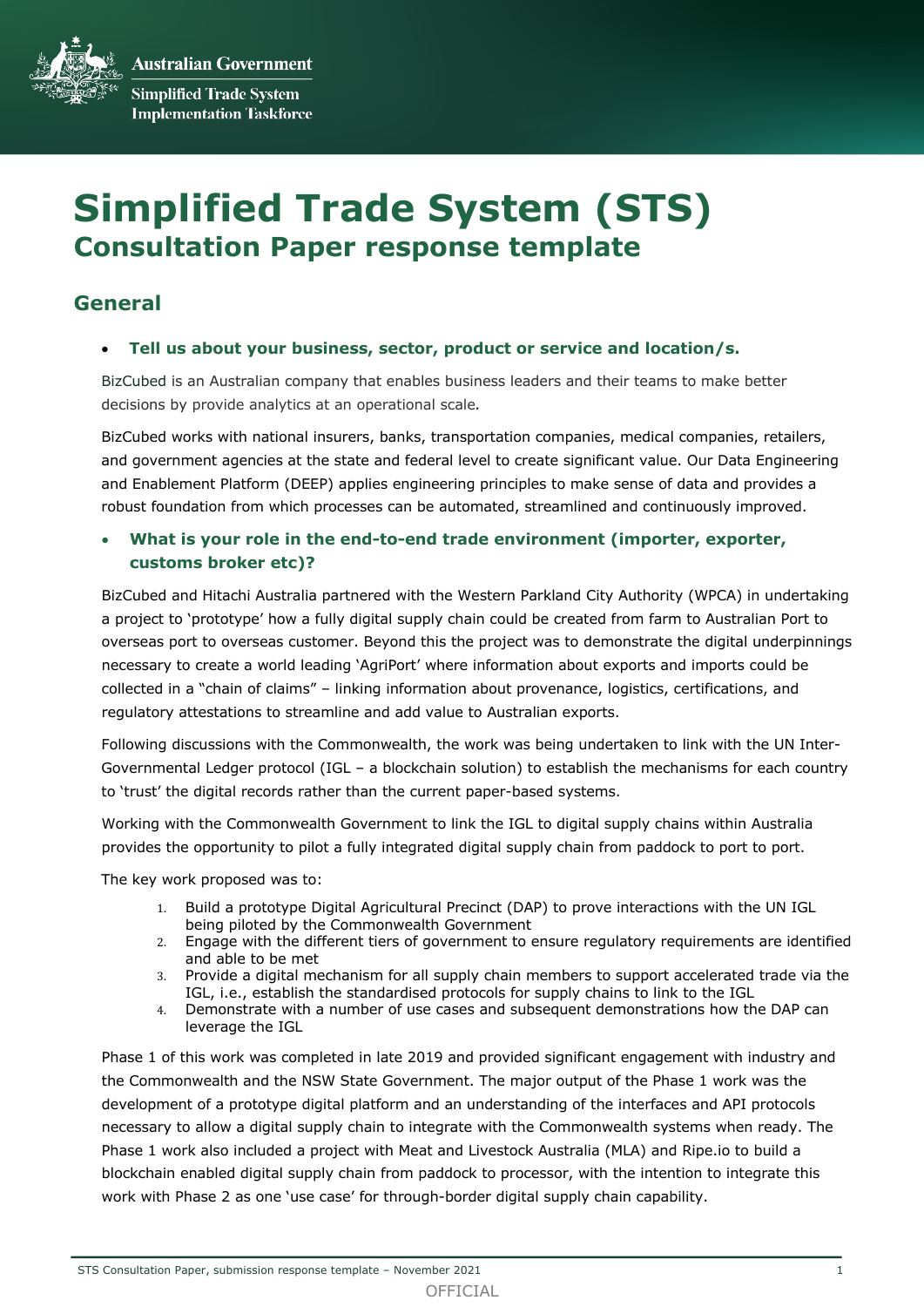The disruptions for business due to COVID has resulted in refinement of the Phase 2 project scope. Work has since commenced on a project with Sydney Markets Limited (SML) and Watt Exports.

Watt Exports export Fruit and Vegetables all around the world. Their team has an intricate understanding of all aspects of Fruit and Vegetable Exports - from sourcing the most sought-after high-quality products to the intricacies of freight movement and customs clearance. Watt Exports clientele are respected businesses from the wholesale, retail and food service sectors and have established market entrance in countries such as Singapore, Malaysia, Hong Kong, Indonesia, Thailand, Vietnam, Dubai, China, Korea, and Japan.

The Phase 2 project is to create a digital capability along the fresh produce supply chain and link this to the STS work. This will lead to three key outcomes:

- 1. Streamlining and cost savings for the processes to export fresh produce
- 2. Build a foundational digital capability that can be leveraged for other operations and link to SML's service offerings to other businesses
- 3. Identify the process and systems flow that will assist in identifying inefficiencies and pain points in the supply chain
- **What are the major pain points for your business to get your product to, from and across the border?**

Through our collaboration with Hitachi, WPCA, Watt Exports, SML, and the State and Commonwealth Governments, BizCubed has learned how complex, variable, and onerous the system of documentation and regulations for cross-border trade can be. We would suggest that the key pain points for importers and exporters is managing the flow of information and claims from paddock to consumer in a way that is verifiable and trusted by government authorities on both sides of the trade agreement. We believe that the work of the STS Taskforce should focus on resolving this aspect of complexity as an overarching objective, and that the creation of an integrated digital supply chain capability will provide a robust framework to meet this objective.

#### • **Where and how do you believe the cross-border trade system can be simplified?**

As has been outlined, work has commenced on Phase 2 of the project with Watt Exports. Initial work has focussed on mapping the process, system and required documentation. Once this has been reviewed by Watt Exports, the opportunity to share this work with the STS team and work though where simplification and processes can be transformed would be welcomed.

- **What changes in the trade process have you incorporated or seen as result of the COVID-19 pandemic that would be beneficial to continue?**
- **What have you seen in other countries' current trade processes that you think could be implemented in Australia?**

The partnership with Hitachi Australia represents an opportunity to work with Hitachi Ltd. globally and potentially the Japanese Government on how the digital capability could be extended to trade with Japan.

### **1. Reviewing red tape**

- **Which government processes or regulations could be improved (made simpler, more integrated, or less duplicative)?**
- **Which government requirements take the most time to meet and what impact does that have on your business?**
- **If available, please provide data on the time taken to complete these processes/regulations, and/or the costs to your business.**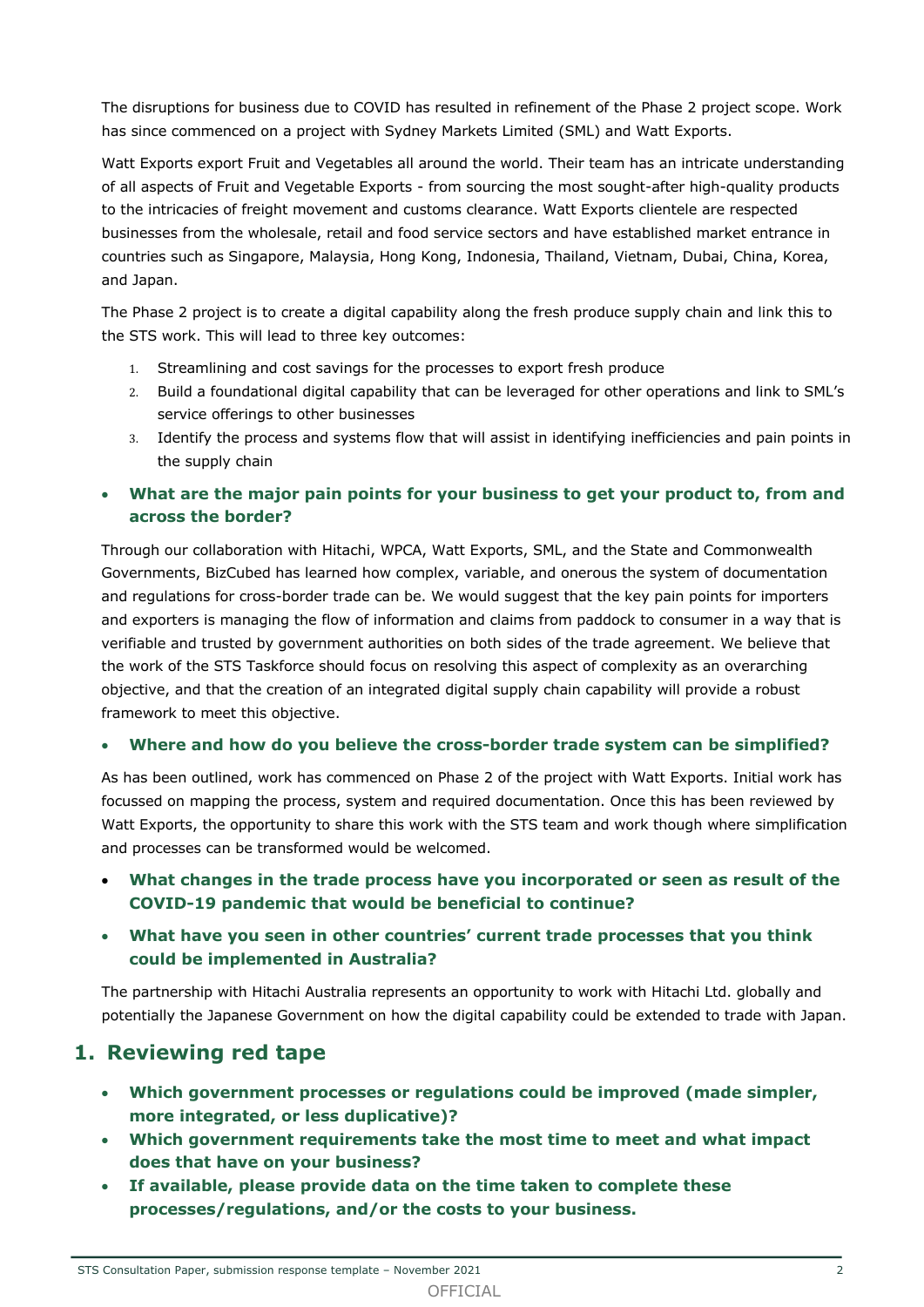Initial work has focussed on mapping the process, system and required documentation. Once this has been reviewed by Watt Exports, the opportunity to share this work with the STS team and work though where simplification and processes can be transformed would be welcomed.

# **2. Digital transformation**

- **What tools/systems are you using to move goods across (Australia's?) borders? Do you use the systems of brokers or other third-party service providers to facilitate trade activity? If you use brokers or other third-party services, why?**
- **Which part/s of your trade processes are still using paper and/or scanned documents and attachments to emails?**
- **How old is your current technology? What is your future technology roadmap, and what is the timeframe?**
- **What technology changes have you incorporated or seen as a result of the COVID-19 pandemic that you would like to continue?**
- **What changes would you like to see to government systems and what impact could this have on your business?**
- **What aspects of a 'tell us once' digital service would have the biggest impact on your business and why?**

BizCubed would be pleased to provide a comprehensive briefing to the STS Taskforce on the work to date and the learnings they have gathered from the work to date.

### **3. Data**

- **How can the government make information requirements clearer or less duplicative?**
- **How could government better support use of common trade-related data standards within the trade sector?**
- **Do you have examples of where your business has experienced increased administrative complexity, cost, or delays because government systems do not 'talk' to or share data with each other?**
- **What opportunities are there for any of your data holdings to be used in other ways to improve cross-border trade?**

Refer response to 2 above.

# **4. Federal, state and territory governments**

- **What is currently working well in interactions across government jurisdictions that could be expanded or replicated?**
- **Which information required by federal, state or territory government is difficult or costly to obtain?**
- **Which processes or information requests are duplicated by federal, state or territory authorities and how does this impact your business?**

# **5. Measuring performance**

- **Where have you seen data used effectively across the trade environment to measure success?**
- **What data sources does your business use to measure and track its performance?**
- **Can you provide examples of metrics measuring cross-border trade?**